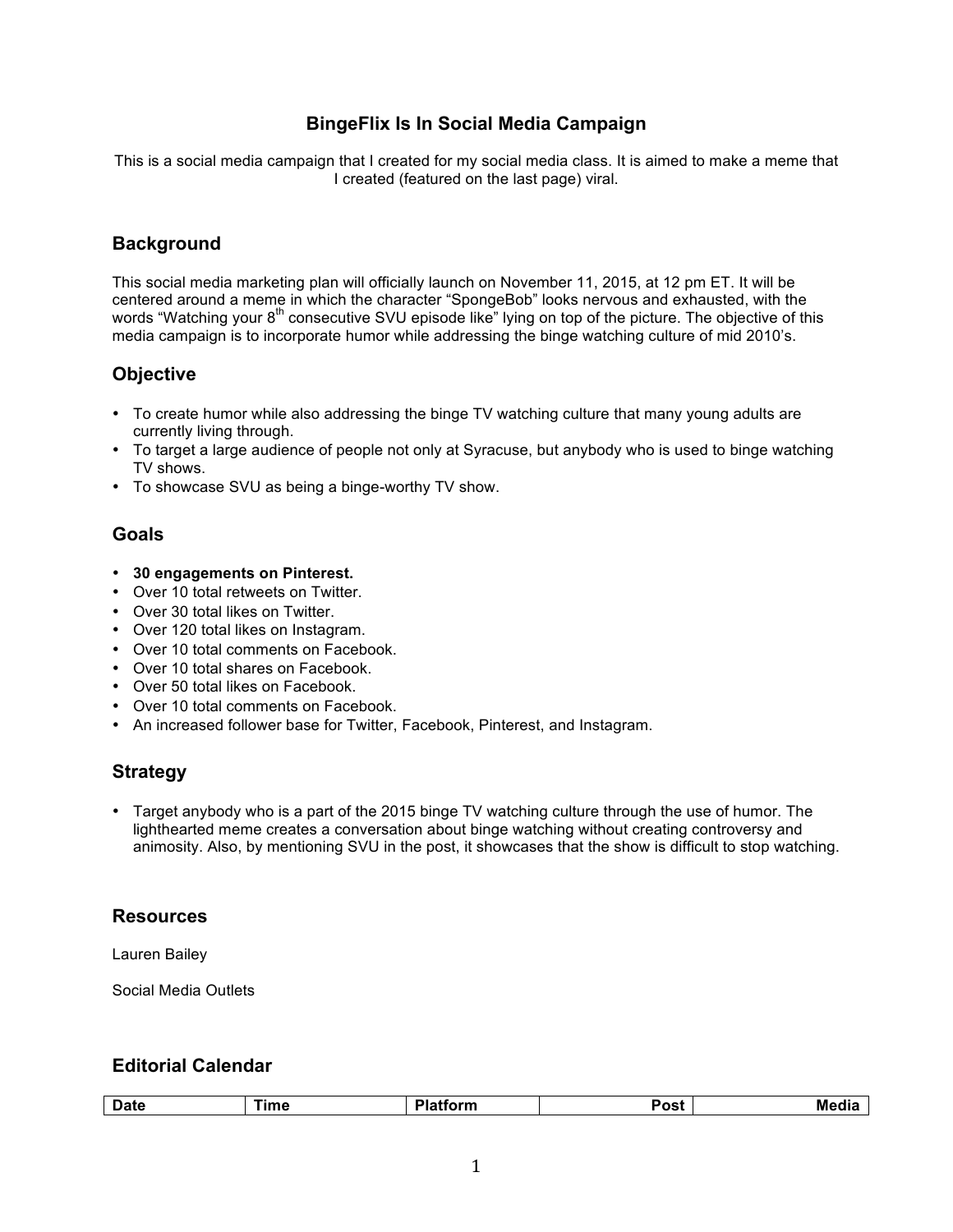| 11/11/15 | 12 pm ET    | Pinterest | Nothing better than<br>a long day of<br>finishing an entire<br>season of your<br>favorite show #SVU<br>#BingeFlix #NHsmc                                                                                                                        | Meme:<br>https://www.pinterest.c<br>om/pin/216595063306<br>477702/ |
|----------|-------------|-----------|-------------------------------------------------------------------------------------------------------------------------------------------------------------------------------------------------------------------------------------------------|--------------------------------------------------------------------|
| 11/11/15 | 12:30 pm ET | Twitter   | Everyone's<br>appearance after<br>watching 8 hours<br>worth of their<br>favorite show<br>#BingeFlix                                                                                                                                             | Meme:<br>https://www.pinterest.c<br>om/pin/216595063306<br>477702/ |
| 11/11/15 | 2 pm ET     | Instagram | Stabler, don't you<br>dare go in that<br>abandoned<br>warehouse without<br>Benson! #BingeFlix                                                                                                                                                   | Meme:<br>https://www.pinterest.c<br>om/pin/216595063306<br>477702/ |
| 11/11/15 | 8 pm ET     | Facebook  | Is binge watching<br>TV shows a stress<br>relief or future<br>generator of<br>stress? Comment<br>your thoughts<br>below!                                                                                                                        | Meme:<br>https://www.pinterest.c<br>om/pin/216595063306<br>477702/ |
| 11/13/15 | 1 pm ET     | Twitter   | Eat. Sleep. Binge<br>watch SVU.<br>Repeat. #BingeFlix                                                                                                                                                                                           | Meme:<br>https://www.pinterest.c<br>om/pin/216595063306<br>477702/ |
| 11/14/15 | 10:30 am ET | Facebook  | We have those<br>days where we<br>wake up at 8am, go<br>to the gym, go to<br>class, save a life,<br>win an award, and<br>go to bed early,<br>and we have those<br>days where we<br>don't get out of bed<br>and finish a whole<br>season of SVU. | Meme:<br>https://www.pinterest.c<br>om/pin/216595063306<br>477702/ |
| 11/15/15 | 7:30 pm ET  | Twitter   | My parents tell me<br>binge watching is<br>laziness. Quite<br>frankly it's a God-<br>given skill.<br>#BingeFlix                                                                                                                                 | Meme:<br>https://www.pinterest.c<br>om/pin/216595063306<br>477702/ |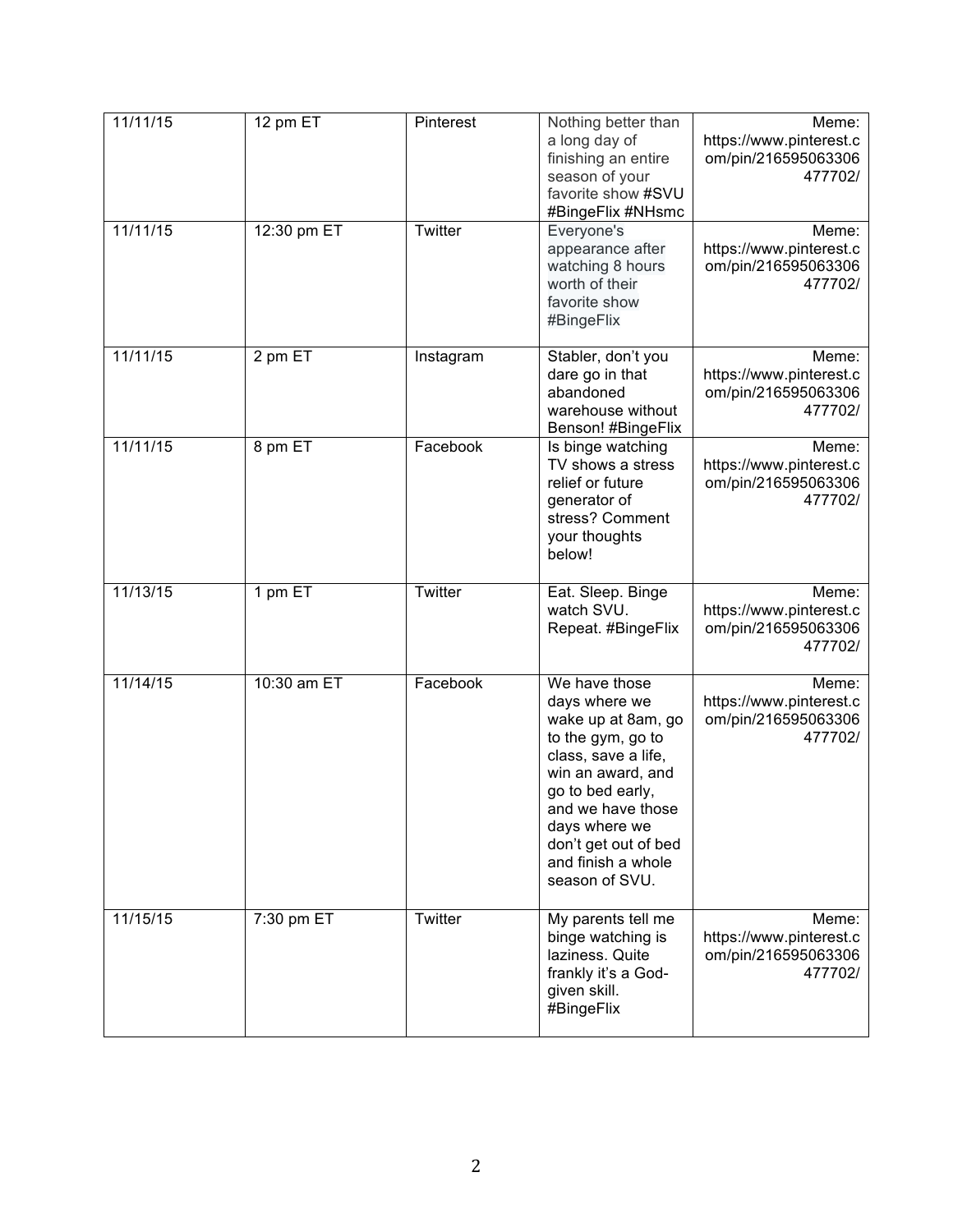| 11/16/15 | 5:15 pm ET | Twitter  | The best of the<br>best. #BingeFlix                                                                                                                                      | Meme,<br>http://www.nbc.com/la<br>w-and-order-special-<br>victims-unit.                                                              |
|----------|------------|----------|--------------------------------------------------------------------------------------------------------------------------------------------------------------------------|--------------------------------------------------------------------------------------------------------------------------------------|
| 11/17/15 | 1 pm ET    | Twitter  | Can I get my<br>Bachelor's in SVU?<br>I'd definitely get a<br>4.0 #BingeFlix                                                                                             | Meme:<br>https://www.pinterest.c<br>om/pin/216595063306<br>477702/                                                                   |
| 11/17/15 | 2 pm ET    | Facebook | SVU has had<br>Americans at the<br>edge of their seats<br>for 16 years. Check<br>it out for yourself.                                                                    | Meme:<br>http://www.nbc.com/la<br>w-and-order-special-<br>victims-unit,<br>https://www.pinterest.c<br>om/pin/216595063306<br>477702/ |
| 11/18/15 | 6 pm ET    | Twitter  | #ICYMI check out<br>the latest of the<br>greatest!                                                                                                                       | Meme,<br>http://www.nbc.com/la<br>w-and-order-special-<br>victims-unit                                                               |
| 11/18/15 | 3:30 pm ET | Facebook | The swollen red<br>eyes, sweaty skin,<br>and overall poor<br>hygiene is worth it if<br>I get to watch<br><b>Benson and Stabler</b><br>solve crimes all day<br>#BingeFlix | Meme:<br>https://www.pinterest.c<br>om/pin/216595063306<br>477702/                                                                   |

# **Metrics**

I will measure the outcomes by adding together the total number of pins/shares/likes on Pinterest, ensuring that I receive over 30 engagements. I also will measure the likes/retweets on Twitter, shares/comments/likes on Facebook, and likes/comments on Instagram.

# **Budget**

| <b>Budget Items</b> | <b>Points</b> |
|---------------------|---------------|
| Paper               | \$0.5         |
| Double Sided Tape   | \$3.00        |